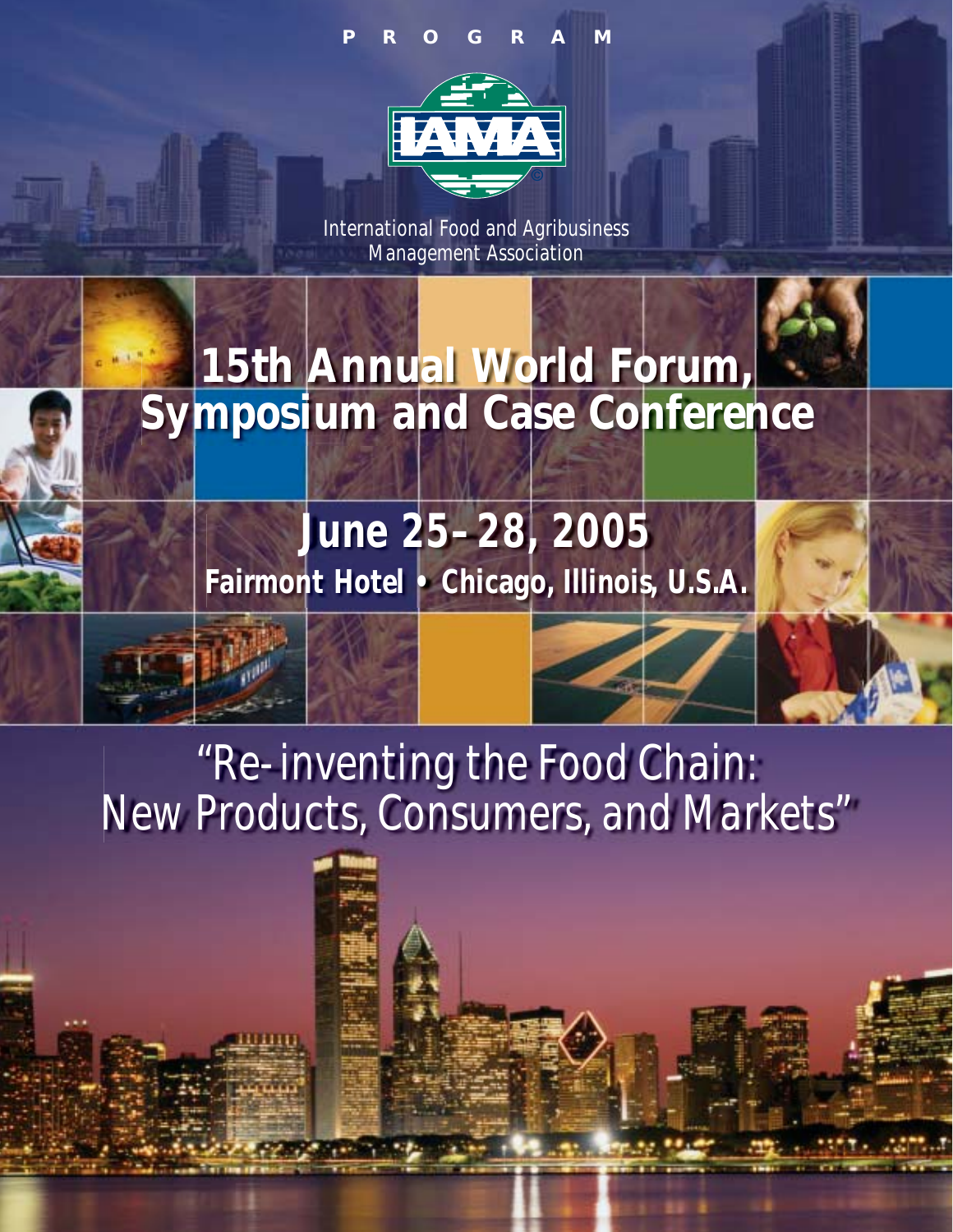#### **Welcome**

It is my pleasure to welcome you to Chicago for IAMA's 15th Annual Conference. As a world-wide leadership forum, IAMA brings together top food and agribusiness industry leaders, academics, policy makers and representatives of consumers and other stakeholders in the food system to stimulate strategic thinking across the food chain. This year's theme "Re-Inventing the Food Chain: New Products, Consumers and Markets" highlights the challenges faced by the agrifood system.

Numerous influences impact and drive consumer trends and preferences. The challenge is to determine what the food consumer of the future may want and how to position your organization or research to help satisfy consumer demands.

Industry and government leaders can help shape the research and education agendas by interacting with researchers and educators who are analyzing significant trends and evolving industry structures relative to emerging consumer demands. Together, management strategies and future options can be explored, ultimately enhancing the food chain's ability to deliver new products to new markets and consumers.

The knowledge shared and the relationships we build during these few days will be invaluable to each of us in the future. Enjoy the conference, contribute your ideas, make new friends, and strengthen your professional expertise.

I hope that you will enjoy the Chicago environs and hospitality.

Walter J. Armbruster *IAMA President President Farm Foundation*

#### **Conference At-A-Glance**

**IAMA Symposium & Case Conference** *Sponsored by: Nestle, Syngenta & Unilever*

**SATURDAY, JUNE 25, 2005**

**7:00AM – 8:00AM Student Meeting**

**8:00AM – 8:30AM Symposium Welcome**

**8:30AM – 10:00AM Session #1 – Concurrent Presentations Agribusiness Case Conference**

**10:00AM – 10:30AM Networking Break**  *Sponsored by: Diamond of California*

**10:30AM – 12:00PM Session #2 – Concurrent Presentations Agribusiness Case Conference**

**12:00PM – 1:30PM Basket Lunch** 

**1:30PM – 3:00PM Session #3 – Concurrent Presentations Agribusiness Case Conference**

**3:00PM – 4:30PM Session #4 – Concurrent Presentations Agribusiness Case Conference**

**6:00PM – 7:00PM Student/Industry Reception** *Sponsored by: Nestle*

#### **SUNDAY, JUNE 26, 2005**

**8:00AM – 9:00AM IAMA Executive Committee Meeting**

**10:00AM – 12:00PM IAMA Board of Directors Meeting** 

**8:30AM – 10:00AM Session #5 – Concurrent Presentations Agribusiness Case Conference**

**10:00AM – 10:30AM Networking Break** *Sponsored by: Diamond of California* **10:30AM – 12:00PM Session #6 – Concurrent Presentations Agribusiness Case Conference**

**12:00PM – 1:30PM Basket Lunch** 

**1:30PM – 3:00PM Session #7 – Concurrent Presentations Agribusiness Case Conference**

**3:00PM – 4:30PM Session #8 – Concurrent Presentations Agribusiness Case Conference**

**4:30PM – 6:00PM Task Group Meetings**

**6:00PM – 7:30PM Welcome Reception** *Sponsored by: ADM & Dow AgroSciences*

**7:30PM Sponsors & Speakers Dinner** 

**IAMA Forum** *Sponsored By: Nestle & Mosaic*

#### **MONDAY, JUNE 27, 2005**

**7:30AM – 8:45AM Fellows Breakfast** 

**9:00AM – 10:00AM Opening Session – Change and Change Management**

**10:00AM – 10:45AM Networking Break** *Sponsored by: SYSCO*

**10:45AM – 12:15PM Creating Value Through Coordination**

**12:15PM – 2:00PM Basket Lunch** *Sponsored by: John Deere*

**2:00PM – 3:30PM The Changing Consumer: Demanding but Predictable**

**3:30PM – 4:15PM Networking Break** *Sponsored by: SYSCO*

**4:15PM – 5:45PM Redefining the Distribution Channel: Lean but Responsive**

**5:45PM – 6:30PM General Assembly/Business Meeting**

**7:30PM – 9:00PM Presidential Reception**  *Sponsored by: Harris Nesbitt*

**TUESDAY, JUNE 28, 2005**

**7:30AM – 8:45AM IFAMR Editorial Board Meeting**

**8:45AM – 9:00AM Induction of IAMA Fellows**

**9:00AM – 10:30AM The Farmer of the Future: Buying Behavior and Market Potential**

**10:30AM – 11:15AM Networking Break** *Sponsored by: SYSCO*

**11:15AM – 12:45PM International Suppliers: Challenges and Potential**

**12:45PM – 2:15PM Lunch Session: Doing Business in China - Balancing Risks and Rewards:**  *Sponsored by: Syngenta*

**2:30PM – 4:00PM Financing the New Food Industry**

**4:00PM – 4:45PM Positioning to Compete in the New Food Industry**

**4:45PM – 5:00PM Closing and Adjournment**

**5:30PM – 7:00PM 2006 Program Planning Committee Meeting**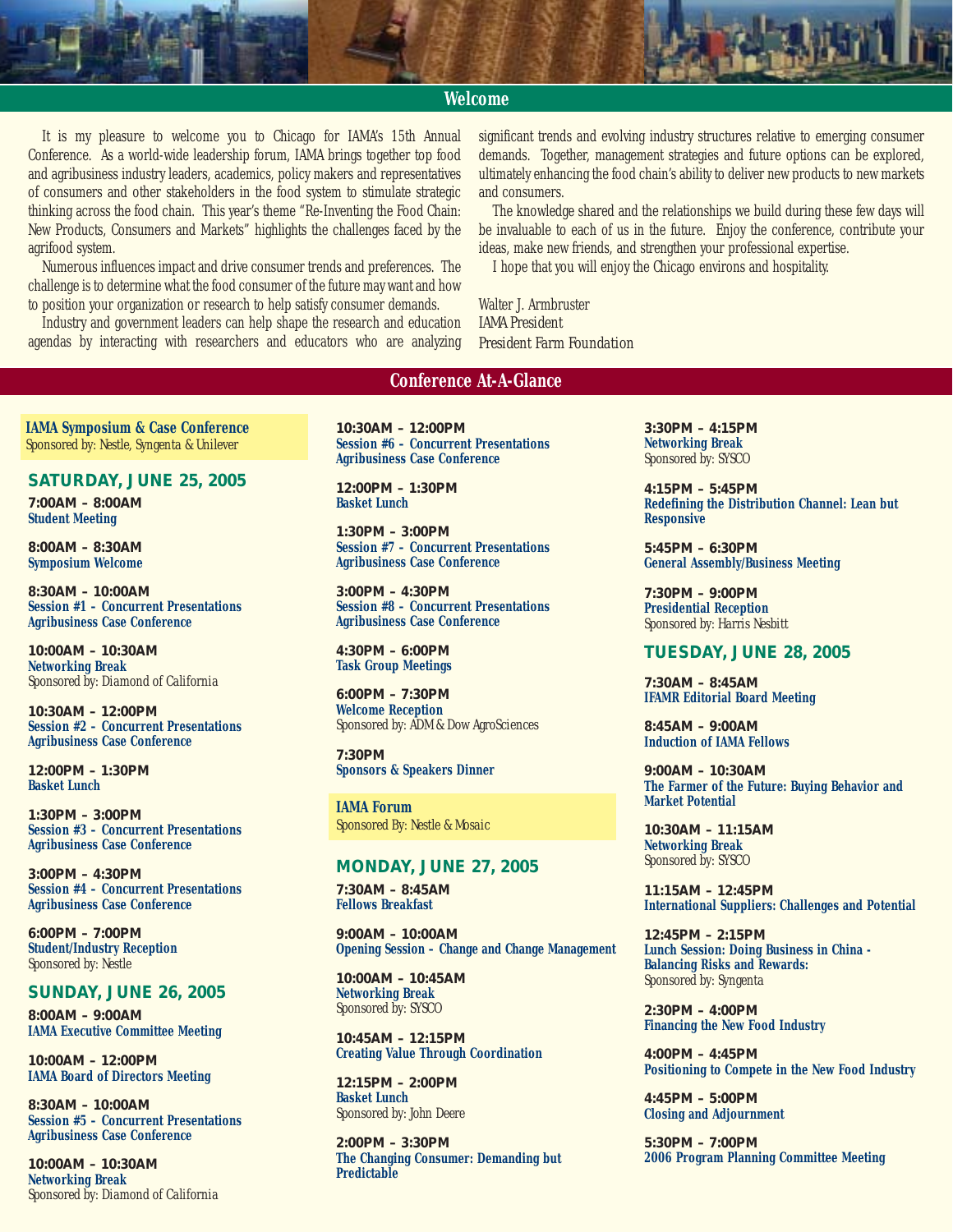

#### **IAMA Forum Schedule**

**Forum Program** *Sponsored by: Nestle & Mosaic*

## **MONDAY, JUNE 27, 2005**

**7:30AM – 8:45AM Fellows Breakfast:** *Primavera Room IAMA Fellows & Spouses Only*

**9:00AM – 10:00AM Opening Session – Change and Change Management:** *Imperial Ballroom*

*Welcome:* Dr. Walt Armbruster – IAMA President President, Farm Foundation, USA *Keynote:* Mr. Jack Ablin – Chief Investment Officer, Harris Bank, USA

The food production and distribution industry is changing profoundly, and the changes appear to be accelerating. This opening session will describe the dramatic changes in the food industry and how the capital markets and financial analysts are assessing the challenges and opportunities in that industry.

**10:00AM – 10:45AM Networking Break:** *Imperial Foyer Sponsored by: SYSCO*

#### **10:45AM – 12:15PM Creating Value Through Coordination:** *Imperial Ballroom*

- *Moderator:* Mr. Lynn White Vice President, Global Ag. Services, John Deere, USA
- Mr. Jeff Gargiulo President and CEO, Sunkist Growers, USA
- Mr. John Johnson President and CEO, CHS Cooperatives, USA
- Ms. Annalisa King Sr. Vice President, Vertical Coordination, Maple Leaf Foods, Canada

The food industry is being rapidly transformed from a transactional market with limited loyalty and repeat business to a relationship market with tighter linkages and alliances across the food chain from production to consumption. The challenges and opportunities of successful coordination of value chains in the animal protein and fruit and vegetable industries will be the focus of this session.

**12:15PM – 2:00PM Basket Lunch: Imperial Ballroom** *Sponsored by: John Deere*

**2:00PM – 3:30PM The Changing Consumer: Demanding but Predictable:** *Imperial Ballroom*

- *Moderator:* Mr. Gianluigi Zenti Executive Director, Academia Barilla, Italy
- Mr. Bill Bishop President, Willard Bishop Consulting, USA
- Mr. Hans Jöhr Corporate Head of Agriculture, Nestec, Switzerland
- Mr. George Hoffman, President & CEO, Restaurant Services Inc., USA

No one doubts that the food consumer is more demanding in terms of attributes of their food products (quality, safety, nutrition) and services surrounding their eating experience. The major question to be addressed is what specifically will the food consumer of the future want, is it predictable, and how are food companies positioned to serve them.

**3:30PM – 4:15PM Networking Break:** *Imperial Foyer Sponsored by: SYSCO*

**4:15PM – 5:45PM Redefining the Distribution Channel: Lean but Responsive:** *Imperial Ballroom*

*Moderator:* Dr. Mike Boehlje – Professor, Agricultural Economics, Purdue Univ., USA Dr. Don Bowersox – Professor, Eli Broad Graduate School of Mgt., Michigan State Univ., USA Mr. Craig Watson – Vice President, Quality Assurance, SYSCO Corporation, USA Mark Foster – Vice President, Supply Chain, SUPERVALU, Inc., USA

The distribution channel from input manufacturing to producer and food processor to retailer is being consolidated to reduce costs, streamline logistics, accelerate product flow, maintain and enhance quality and respond more quickly to customer demands. This session will discuss the changes in the distribution channels in other industries, the drivers of change in the food sector and how specific agricultural input retailers and food distributors are responding.

#### **5:45PM – 6:30PM General Assembly/Business Meeting:** *Imperial Ballroom*

**7:30PM – 9:00PM Presidential Reception:** *Moulin Rouge Room Sponsored by: Harris Nesbitt* 15th Anniversary Ceremony Sponsor Awards

#### **TUESDAY, JUNE 28, 2005**

**7:30AM – 8:45AM IFAMR Editorial Board Meeting:** *State Room*

#### **8:45AM – 9:00AM Induction of IAMA Fellows:** *Imperial Ballroom*

#### **9:00AM – 10:30AM The Farmer of the Future: Buying Behavior and Market Potential:** *Imperial Ballroom*

*Moderator:* Mr. Hector Laurence – President and CEO, McLaren Holdings, Argentina

- Dr. Steve Sonka Partner, Centrec Consulting & Director, Technology Research Initiative, Univ. of Illinois, USA
- Dr. Allan Gray Associate Professor, Dept. of Agricultural Economics, Purdue Univ., USA
- Mr. Terry Mosier Director of Strategic Marketing, John Deere, USA

Farming is in the midst of a major transformation – not only in technology and production practices, but also in size of business, resource (land) control and operation, business model and linkages with buyers and suppliers. This session will tackle the following questions. How will your farmer customer base change in the future in terms of size, resource control and buying/ selling behavior? How might attributes (i.e. price, service, convenience, product performance, etc.) be considered and valued in the producer's purchasing and selling behavior?

**10:30AM – 11:15AM Networking Break:** *Imperial Foyer Sponsored by: SYSCO*

**11:15AM – 12:45PM International Suppliers: Challenges and Potential:** *Imperial Ballroom*

- *Moderator:* Mr. Steven Jaffee Senior Economist, International Trade Dept., World Bank, USA
- Ms. Archana Agrawal Project Coordinator, Diversified Agricultural Services Project, World Bank, India
- Dr. Thomas J. Herlehy Chief of Party, EL SHAMS Project, CARE-Egypt
- Mr. Daniel Miller Agriculture Development Officer, Agriculture & Rural Development, USAID-Afghanistan

More and more food companies are sourcing their raw materials and products globally. A fundamental challenge for domestic producers and suppliers throughout the world is seeking out these business opportunities and developing sustainable win–win relationships in a business climate where transportation, logistics and information technology enables product movement and competition to be increasingly global.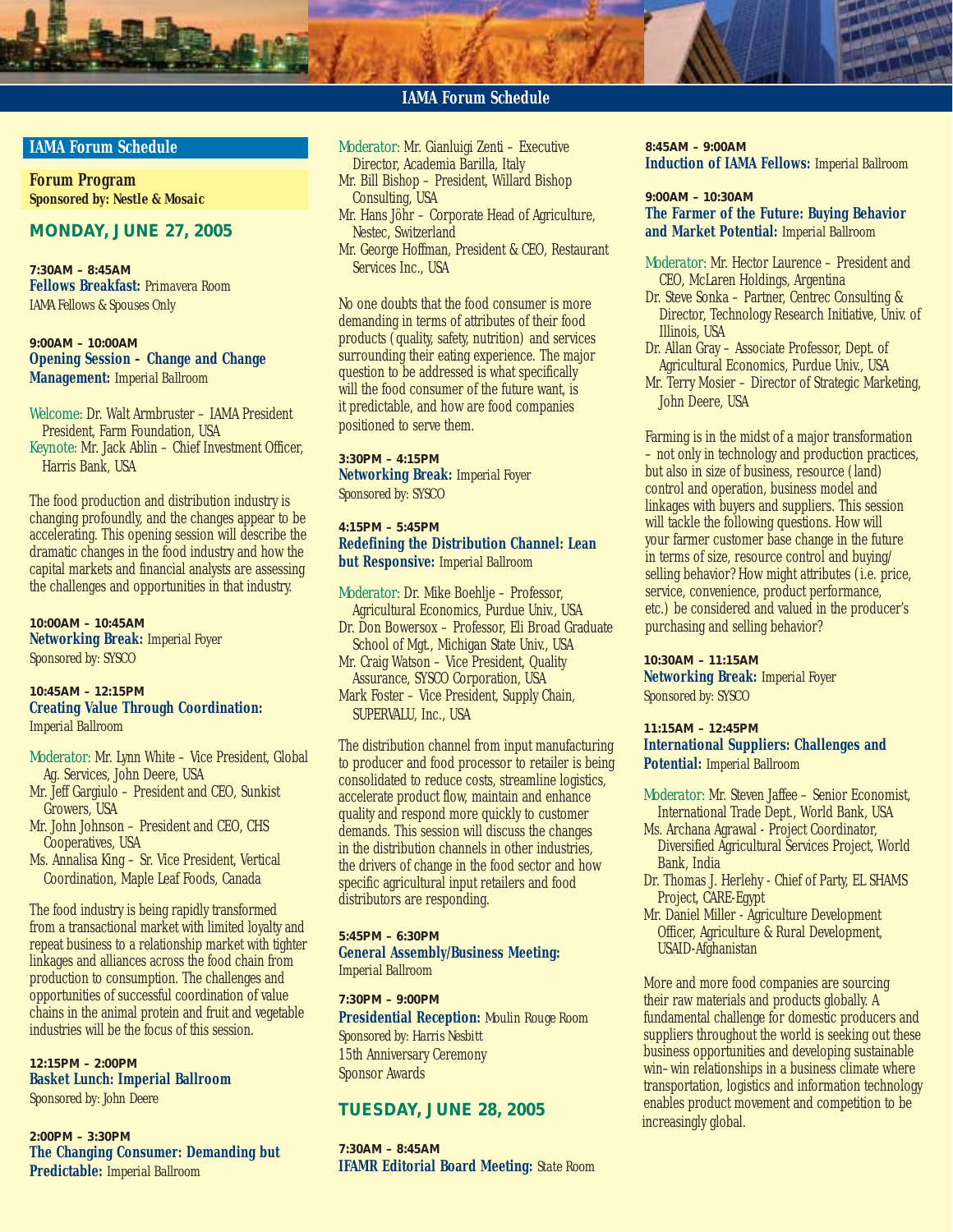

**12:45PM – 2:15PM Lunch Session: Doing Business in China – Balancing Risks and Rewards:**  *Imperial Ballroom Sponsored by: Syngenta*

*Introduction:* Mr. Bill Whipple – Executive Vice President, Food Group, Harris Nesbitt, USA

Mr. Robert Martin – Managing Director & Regional Executive, BMO Financial Group, Hong Kong, China

What risks do foreign companies face when they target the Chinese market, and how can they position themselves for success? As personal incomes rise, Chinese food consumption is growing and food preferences are changing. How is China's food industry adapting to these changes? What are the best export and sourcing opportunities?

**2:30PM – 4:00PM Financing the New Food Industry:** *Imperial Ballroom*

*Moderator:* Ms. Erica Kuhlmann – Managing Director, Food Group, Harris Nesbitt, USA Ms. Mary Burke – Principal, The Food Partners, USA Mr. Bing Graffunder, CEO, Fairmount Food Group, USA

Mr. Pieter Kodde, Managing Director, Financial Sponsors Group, Rabobank, USA

The capital markets allocate funds to those ventures that have the most profit potential, and agriculture has to compete with other industries for financing. And within the industry the debt and equity markets are increasingly separating the "winners" from the rest and funding their growth plans. The perspective of investment analysts concerning the



food industry, and the restructuring of the industry through mergers and acquisitions and other forms of consolidation will be the focus of this session.

**4:00PM – 4:45PM Positioning to Compete in the New Food Industry:** *Imperial Ballroom*

- *Moderator:* Dr. Walt Armbruster President, Farm Foundation, USA
- Mr. Hans Jöhr Corporate Head of Agriculture, Nestec, Switzerland
- Mr. Hector Laurence President and CEO, McLaren Holdings, Argentina
- Mr. Bill Whipple Executive Vice President, Food Group, Harris Nesbitt, USA
- Mr. Gianluigi Zenti Executive Director, Academia Barilla, Italy
- Mr. Lynn White Vice President, Global Ag. Services, John Deere, USA

The forum will be closed by a panel of agribusiness leaders who will provide examples of how global agribusinesses with long traditions are reinventing themselves to continue being critical players in the changing food industry.

**4:45PM – 5:00PM Closing and Adjournment:** *Imperial Ballroom*

Dr. Walt Armbruster – IAMA President (2004–05) Mr. Hector Laurence – IAMA President (2005–06) Mr. Gianluigi Zenti – IAMA President–Elect

**5:30PM – 7:00PM 2006 Program Planning Committee Meeting:** *State Room*

> **IAMA Symposium & Case Conference Schedule**

**Symposium & Case Conference** *Sponsored by: Nestle, Syngenta & Unilever*

#### **SATURDAY, JUNE 25, 2005**

**7:00AM – 8:00AM Student Meeting:** *Chancellor Room Attendance required for travel grant recipients.*

**8:00AM – 8:30AM Symposium Welcome:** *Imperial Ballroom*

**8:30AM – 10:00AM Session #1 – Concurrent Presentations:**  *Breakout Rooms (Ambassador, Embassy, State, Chancellor, Moulin Rouge)* **Agribusiness Case Conference:** *Imperial Ballroom*

**10:00AM – 10:30AM Networking Break:** *2nd Floor Foyer Sponsored by: Diamond of California*

#### **IAMA Symposium &Case Conference Schedule**

**10:30AM – 12:00PM Session #2 – Concurrent Presentations:**  *Breakout Rooms (Ambassador, Embassy, State, Chancellor, Moulin Rouge)* **Agribusiness Case Conference:** *Imperial Ballroom*

**12:00PM – 1:30PM Basket Lunch:** *Imperial Ballroom*

**1:30PM – 3:00PM Session #3 – Concurrent Presentations:** *Breakout Rooms (Ambassador, Embassy, State, Chancellor, Moulin Rouge)* **Agribusiness Case Conference:** *Imperial Ballroom*

**3:00PM – 4:30PM Session #4 – Concurrent Presentations:** *Breakout Rooms (Ambassador, Embassy, State, Chancellor, Moulin Rouge)* **Agribusiness Case Conference:** *Imperial Ballroom*

**6:00PM – 7:00PM Student/Industry Reception:** *Primavera Bar*

#### **SUNDAY, JUNE 26, 2005**

**8:00AM – 9:00AM IAMA Executive Committee Meeting:** *Moulin Rouge Room*

**10:00AM – 12:00PM IAMA Board of Directors Meeting:** *Moulin Rouge Room*

**8:30AM – 10:00AM Session #5 – Concurrent Presentations:** *Breakout Rooms (Ambassador, Embassy, State, Chancellor)* **Agribusiness Case Conference:** *Imperial Ballroom*

**10:00AM – 10:30AM Networking Break:** *2nd Floor Foyer Sponsored by: Diamond of California*

**10:30AM – 12:00PM Session #6 – Concurrent Presentations:** *Breakout Rooms (Ambassador, Embassy, State, Chancellor)* **Agribusiness Case Conference:** *Imperial Ballroom*

**12:00PM – 1:30PM Basket Lunch:** *Imperial Ballroom*

**1:30PM – 3:00PM Session #7 – Concurrent Presentations:**  *Breakout Rooms (Ambassador, Embassy, State, Chancellor, Moulin Rouge)*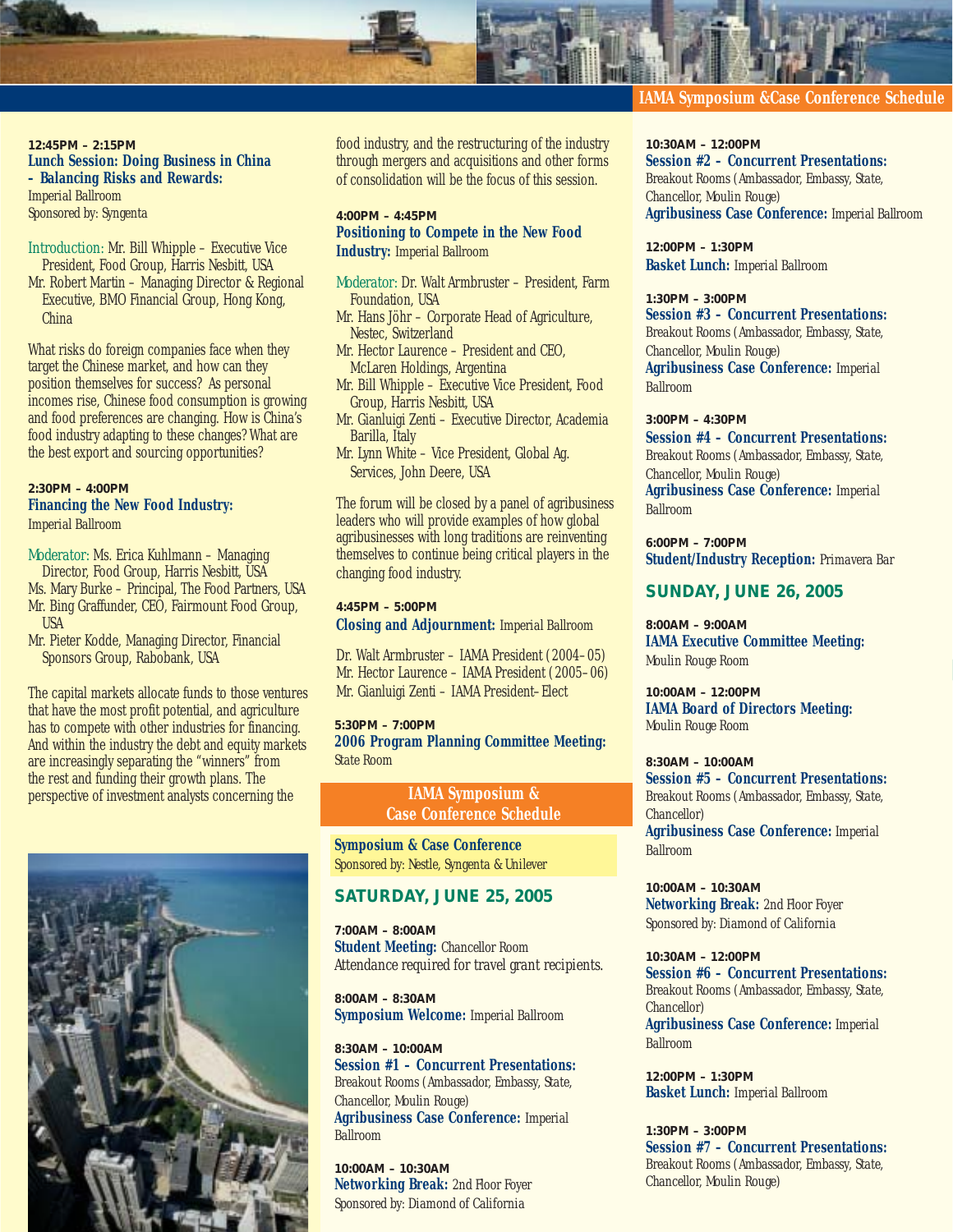#### **IAMA Fellows Award Recipients Cultural Tours**

**Agribusiness Case Conference:** *Imperial Ballroom*

#### **3:00PM – 4:30PM Session #8 – Concurrent Presentations:**

*Breakout Rooms (Ambassador, Embassy, State, Chancellor, Moulin Rouge)*

#### **Agribusiness Case Conference:** *Imperial Ballroom*

#### **4:30PM – 6:00PM**

#### **Task Group Meetings:**

Food Safety and Quality Task Group: *State Room* Role of the Private Sector in Economic & Social

- Development Task Group: *Chancellor Room* Contribution of Technology to Supply Chains Task Group: *Crystal Room*
- Effective Food Chain Management Task Group: *Regent Room*
- Education and Knowledge Transfer Task Group: *Imperial Ballroom*

**6:00PM – 7:30PM**

**Welcome Reception:** *Moulin Rouge Room Sponsored by: ADM & Dow AgroSciences*

#### **7:30PM**

**Sponsors & Speakers Dinner:** *Crystal Room By Invitation Only*

#### **Post Conference Event**

#### **USAID/World Bank Post–Conference Workshop – June 29–30, 2005**

The workshop "Inaugurating New Partnerships in the Global Food Chain: Experiences from North Africa, the Near East and Asia" will provide a forum for open discussions and debate between the relevant parties on possible solutions to the current constraints confronting the international development community in the design, establishment and delivery of economically viable and sustainable market–driven agribusiness development initiatives. Drawing upon a unique set of innovative USAID and World Bank agribusiness projects, this workshop will allow USAID and World Bank Mission personnel, public and private industry leaders and academics to interact and exchange ideas, lessons learned, and best practices. In addition to discussing successes and failures from projects present and past, the meeting will also attempt to actually launch new pilots.

Since its founding, IAMA has been successful due to the vision, hard work and creative efforts of a few key individuals. These individuals have distinguished themselves as leaders in the food and agribusiness industry as well as in service to IAMA. This is the highest award given by IAMA and is awarded only to members who have made outstanding and sustained contributions to the success of the organization, and are demonstrated leaders in the food and agribusiness industry.

#### **Mr. Hans Jöhr, Past–President Ms. Manuela Gut–Rella, Board Member**

#### **Conference Attire**

- IAMA Forum & Symposium: Business Casual **Attire**
- Welcome Reception & Presidential Banquet: Business Attire
- Tours: Casual/Seasonal

**Architectural River Cruise – Sunday, June 26** The Architectural River Cruise provides an unobstructed view of Chicago's skyline. This 90–minute river cruise places you at the feet of over one hundred skyscrapers, each designed or inspired by the modernists of nearly a century ago. As you travel through the birthplace of modern architecture, a guide will describe the work of those who revolutionized the building arts, and how they are linked structurally and architecturally. The tour will depart from the IAMA Registration desk at 8:15AM on Sunday, June 26 and return at 11:00AM.

#### **The Magnificent Mile – Monday, June 27**

Enjoy a walking tour of the "Magnificent Mile" led by Jan Siebert and Ann Whipple. There are scores of department stores, specialty shops, fine restaurants, and luxury hotels that stretch almost a mile down Michigan Avenue. This tour will depart from the IAMA Registration Desk at 1:00PM on Monday, June 27 and return at approximately 5:00 PM.

#### **Chicago's Museum Campus – Tuesday, June 28**

The Chicago Museum Campus is comprised of The Field Museum of Natural History, The John G. Shedd Aquarium, and The Max Adler Planetarium and Astronomy Museum. Transportation will be provided from the Fairmont Hotel to the Museum Campus, where you will have the opportunity to purchase a pass for the museum(s) of your choice. **Museum passes are not included in the tour price.** This tour will depart the IAMA registration desk at 9:00AM. Return times will be at the discretion of tour participants.